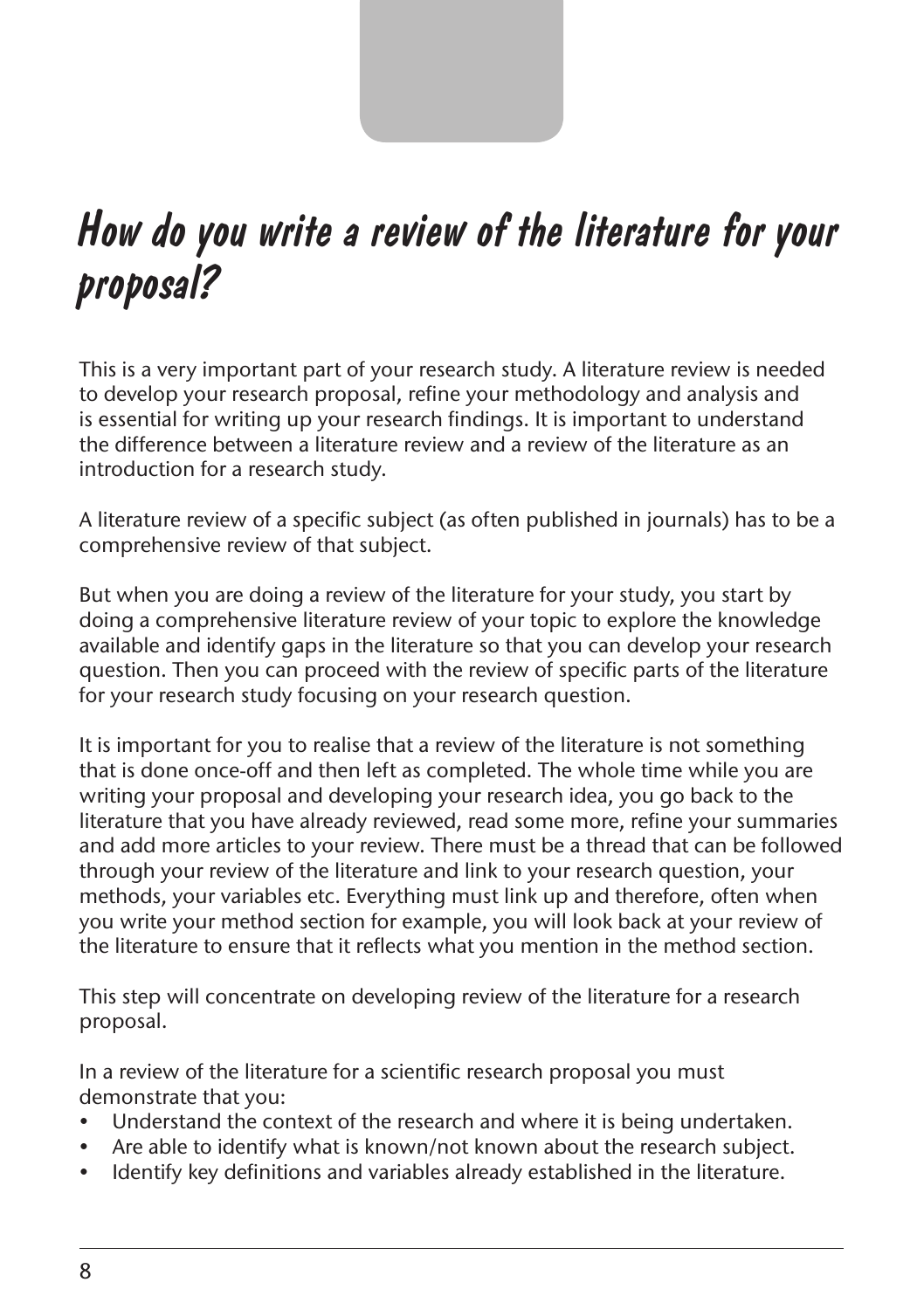- Critically analyse the limitations and difficulties in previous studies.
- Identify research opportunities in the field.
- lustify your research question.

In addition to the above, a review of the literature is also useful in discovering information that can be used in sample size calculations, appropriate methodology, data collection tools and analytical methods. Therefore remember it is an iterative process – you do your review of the literature, but then when you come to sample size calculation, you go back to review of the literature to see what other studies have used for sample size. The same with data collection tools, analysis etc.

This is a daunting task and takes lots of practice to get the correct balance between too much and too little information. Your mentor will play an important role in helping you and giving advice on key articles to read.



Listen to your mentor more than you argue with her/him.

# **How you do a literature search?**

# **1. Have a clear understanding of your research idea:**

To do an effective literature search you must have a clear research idea. This will help you develop key words to use in your electronic search. A published review article on your research idea is a good starting place to look for keywords. If you find relevant references in the review article, you must find and read the original articles – not all reviews quote the originals correctly! Do not restrict yourself to keywords from the review article. An advantage of using a few important articles when you do your literature search, is to see if your electronic search comes up with these articles and some other articles: if not refine your key words.



TIP: Start by looking at current review articles on the subject (Set PubMed to advanced search and choose review articles).

# **2. Where do you look?**

The most commonly used electronic databases are PubMed, Google Scholar and the Cochrane library. It would be worthwhile to spend some time learning how to use these databases effectively.

By setting limits in PubMed, you get a focussed search. In PubMed the limits can be set under Advanced search (10 tips for navigating PubMed<sup>1</sup>).

[<sup>1</sup> McGill University Health Centre. 10 Tips for navigating PUBMED](http://www.muhclibraries.ca/files/2013/06/PubMed-tips_May2013_EN.pdf) *http://www.muhclibraries.ca/files/2013/06/PubMed-tips\_- May2013\_EN.pdf*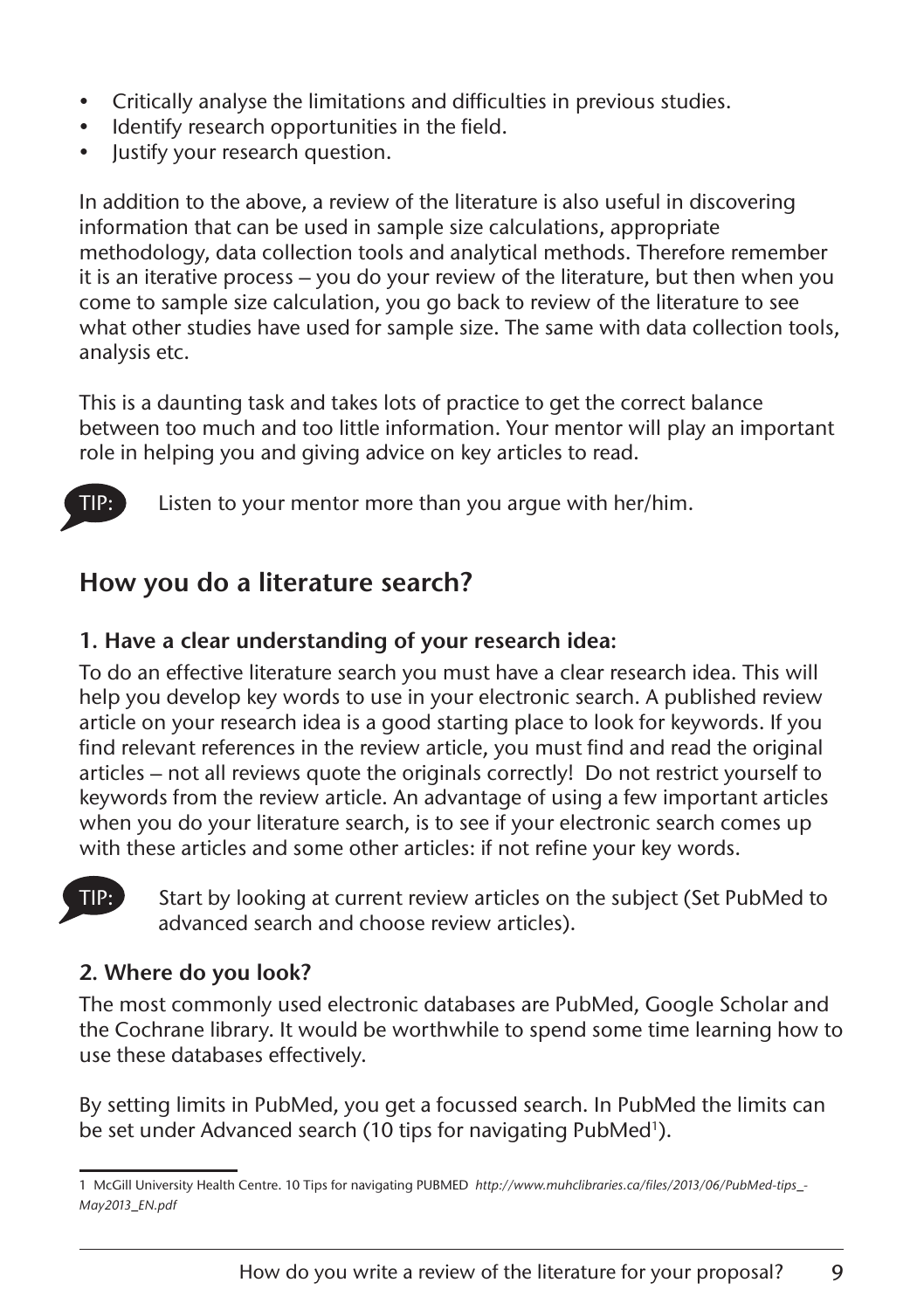

Remember to record your search strategy.

It can be frustrating if you have seen an interesting article and you cannot find it again. One search is normally not sufficient: search and re-search should be the dictum.

Some of the newest data are not available in the formal scientific literature. To find such data you have to search other sources (grey literature) e.g. the incidence of tuberculosis (WHO Tuberculosis report).

# **3. How far back should you look in the literature?**

You should be reviewing the current literature. It is normally recommended that you use articles no more than 2-3 years old. Let the good studies you find, guide you to ensure you read all the current literature.

In clinical research it is important not to forget older studies. Good research ideas could be based on knowing older studies and using new technology e.g. using MRi scan in TBM.

If you find a large number of articles quickly read through the abstracts to see which articles might be relevant to your study.



Find a recent good review article and make sure your search includes all the relevant articles. If you want to quote an article mentioned in a published review, you have to read the original article carefully.

# **4. How should you read the articles?**

The articles of interest should be critically read with emphasis on:

- Summary of the article.
- Key findings.
- Methodology used.
- How the article relates to my study.
- Accurate reference.



TIP: Remember PICOT (Population Intervention Comparator Outcome Time) when reading the articles. (See Step 4: How do I develop a research question?)



Keep good accurate written notes on each article that you read.

# **5. How do you file the articles you have read?**

You will need the articles to develop your proposal, implement your study, refine your analysis plan and write your article(s). You must therefore file the articles so that they can be accessed, as you need them.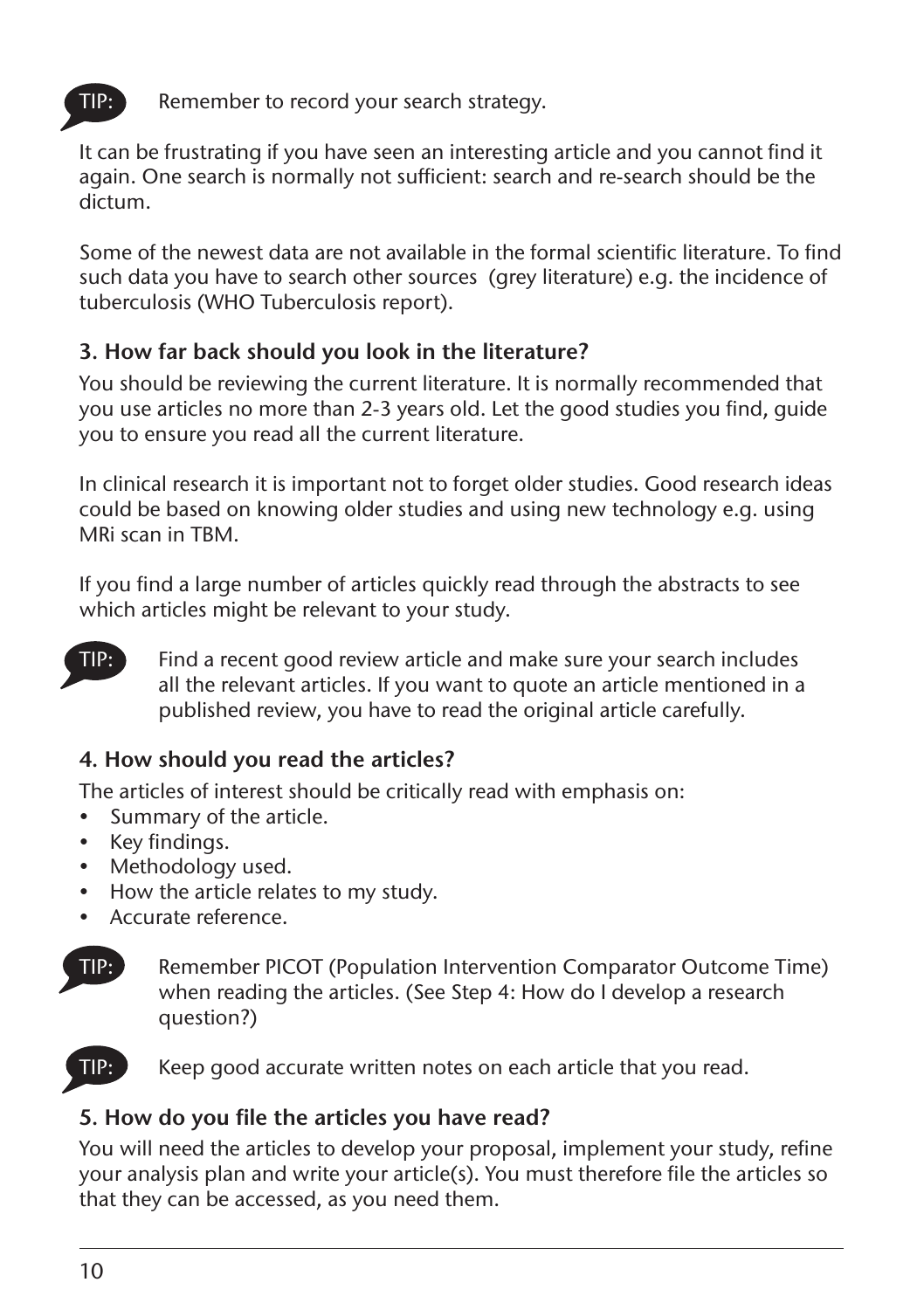If you only have a few key articles you might want to just keep the hard copies. If you do a good literature search, you will discover a multitude of articles you need. It would be worth your while using an electronic reference manager. There are many commercially available reference managers (Papers, Endnote etc.). Mendeley reference manager is available as free software and is easy to use. (See appendix 2: Mendeley)

# **How do you write a literature review for a research proposal?**

An effective review will summarise all the current articles (2-3 years), critically review their content and point out the gaps in the literature requiring further research. The gaps then lead to your research question and what your study will potentially add to the literature.

TIP: Write a review in the shape of a funnel. Start with the broad issue (context) and narrow down (published studies) until you reach the most specific research issue which leads to your research question.

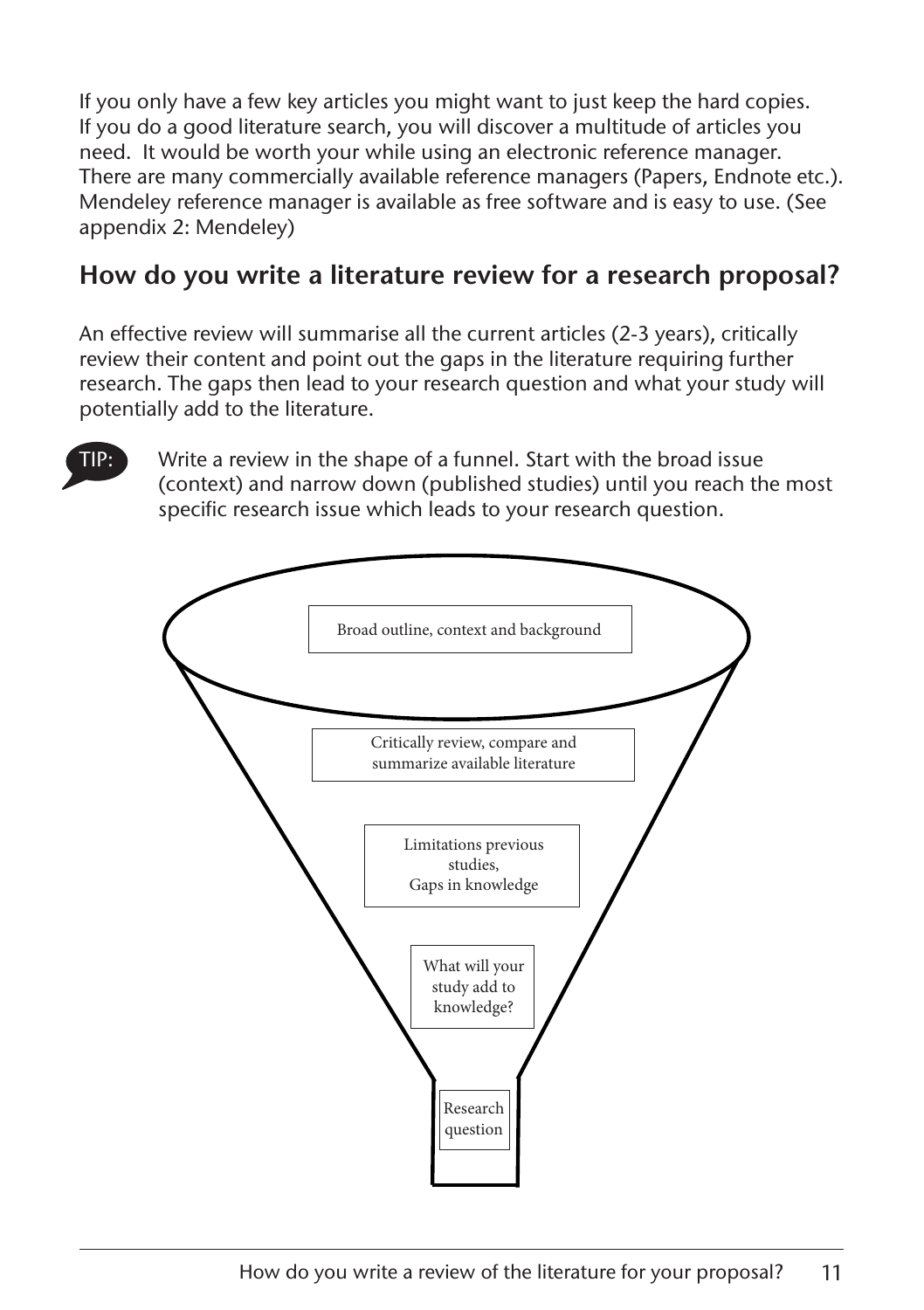# **How do you write the first draft?**



Unless you are a genius and a cross between a person awarded the Nobel Prize for Science and a person awarded the Nobel Prize for literature, do not try to write your first draft in perfect language. First sit (or walk or ride your bicycle) and think about and then write down an outline of all the points you want to make. Once you have thought well, it is easier to write – but still do not allow yourself to get writer's block because you cannot find the perfect word or sentence. Just write down your thoughts.

*"I don't mind that you think slowly but I do mind that you are publishing faster than you think".* Wolfgang Pauli, physicist, Nobel laureate (1900-1958).

This quote applies not only to publishing, but also to writing – do not write faster than you think!

## *First paragraph:*

This paragraph should give a broad outline of the problem, the context in which the study is being done and the background to the problem.

- Beware of overused statements: "One third of the world's population is infected with tuberculosis". This is common knowledge and does not grab the reviewers' or readers' attention – in fact, it is just boring.
- Tust like in clinical medicine where you have only 2 or 3 minutes to gain the trust of your patient, when you write, you have 2 or 3 sentences in the first paragraph, to grab the interest of the reader/reviewer.

## *Second (and perhaps third) paragraph:*

This paragraph(s) narrows down to the published research in the area you are interested in. Here you critically review the available knowledge. Compare and contrast findings by groups of authors (and give references as 3-7) rather than mentioning each study separately. Combining the findings of various published studies requires careful synthesis and understanding of the available literature. It is often useful to make a template with a row for each reference you use and a column for each of the PICOT "categories". Such a template often makes it much easier to group the literature together. These paragraphs show whether you have insight into and have really thought about the studies that you refer to.

### *Third and fourth paragraph:*

This paragraph(s) now narrows down even further with a critical analysis of the limitations of previous studies or gaps/opportunities in the literature.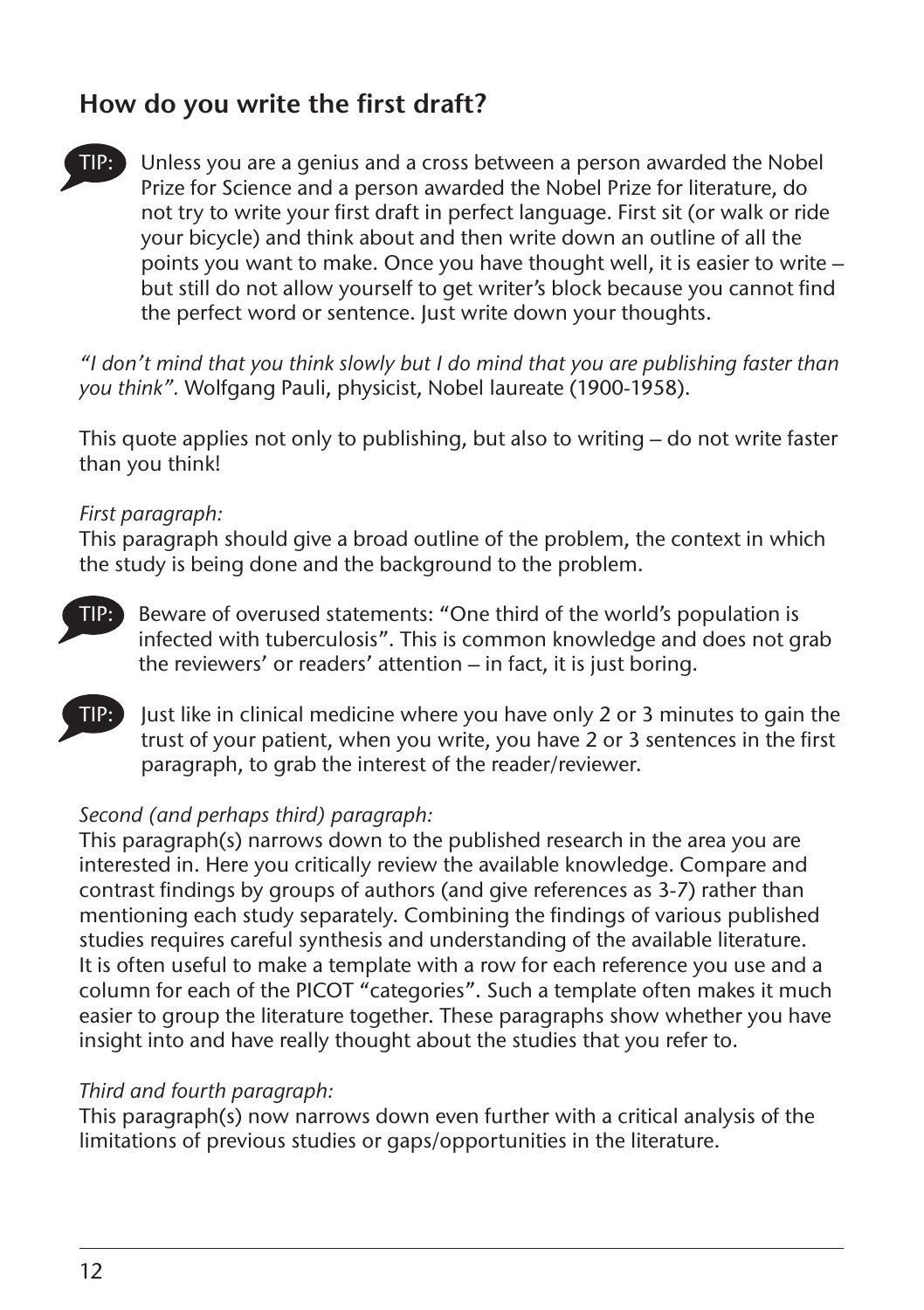

Look at previous published studies carefully and you will see that they usually mention their limitations in the last few paragraphs and often also mention future research ideas.

#### *Fifth and possibly sixth paragraph:*

This paragraph(s) should now make it absolutely clear exactly what your study is about as well as what it will add to the literature. Included in these paragraphs should be your research question.

# **What are common mistakes in writing the review for a scientific research proposal?**

#### *1. Too much data/information:*

If there is too much data/information, especially when there is no clear connection between the various studies reviewed, you will lose your reader and not build a logical train of thought. This especially occurs if you do not synthesise the findings of the different studies.

#### *2. Too little data:*

It is often incorrectly assumed that the readers know the field and scientific issues being discussed. Be careful not to make jumps in logic. You need a good balance between too much and too little data: rather err on the side of too much data.

#### *3. Unclear exactly what your study will contribute to the literature:*

Be very clear exactly what the gaps/limitations are in the literature and how your study will address these gaps/limitations.

### *4. Confusing structure of the literature review:*

Think through very carefully the structure of the review. Make sure there is a common thread running through the review. Your review is part of your research proposal and not a stand-alone review. Avoid mentioning facts in your literature review that you never refer to again in the methods, limitations, analysis of your research proposal.

#### *5. Avoid personal anecdotes:*

This is a scientific review and anecdotes should be avoided. If you have completed a pilot study you might consider adding some of the possible outcomes but rather save this for the feasibility section of the proposal.

### *6. Avoid duplication.*

*7. Get an early evaluation of your scientific review of the literature from your mentor.* This will help you refine your review before you re-write it.